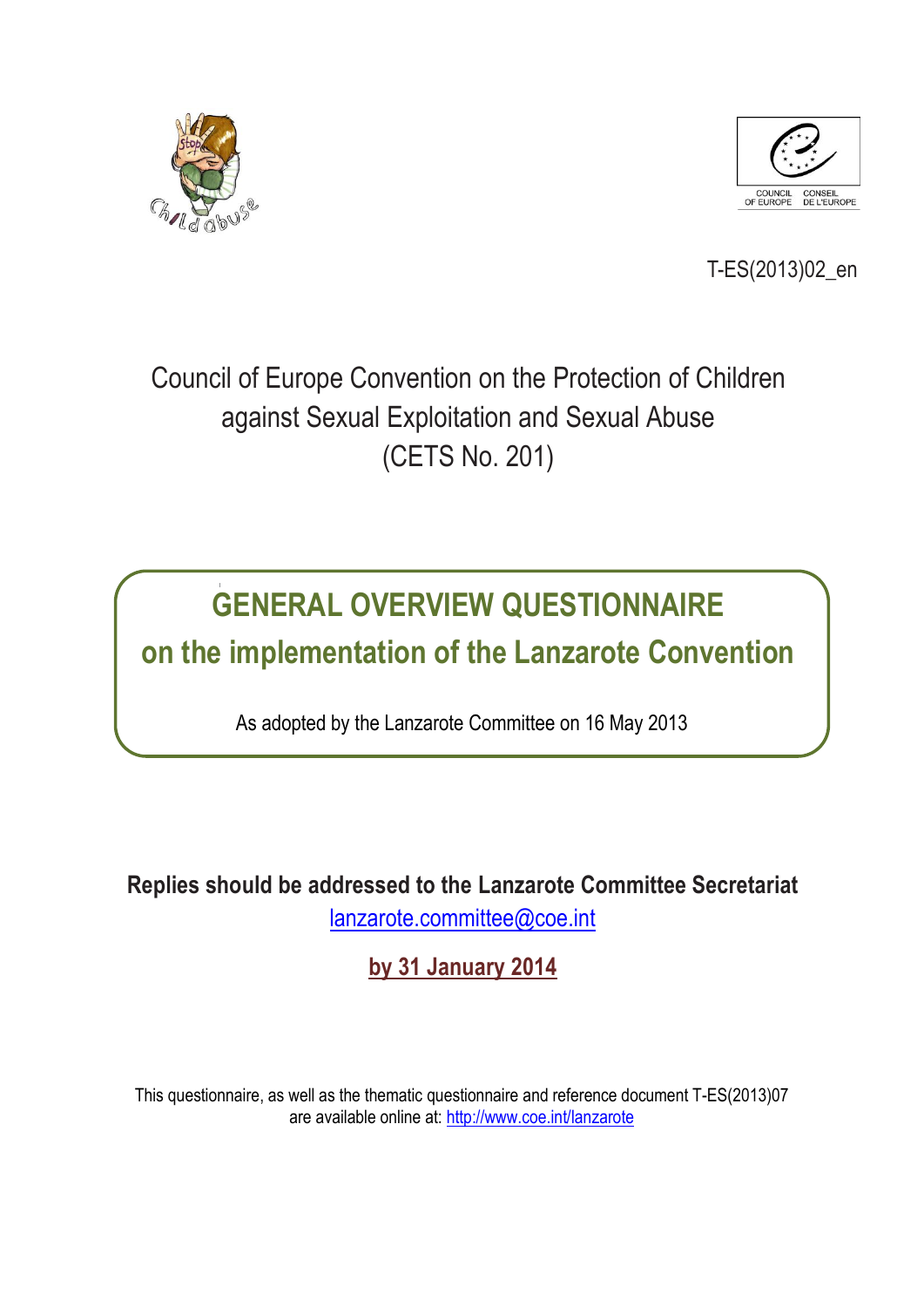# **INTRODUCTION**

1. The *Council of Europe Convention on Protection of Children against Sexual Exploitation and Sexual Abuse* (hereinafter "the Lanzarote Convention" or "the Convention"), which entered into force in July 2010, requires criminalisation of all kinds of sexual offences against children. It sets out that states in Europe and beyond shall adopt specific legislation and take measures to prevent sexual violence, to protect child victims and to prosecute perpetrators.

2. The Committee of the Parties to the Convention (also known as the "Lanzarote Committee"), established to monitor whether Parties effectively implement the Convention (**Article 1, para. 2**), decided that:

*"1. Following ratification, every Party to the Convention shall be required to reply to a questionnaire aimed at providing the Lanzarote Committee with a general overview of the legislation, institutional framework and policies for the implementation of the Convention at the national, regional and local levels.* 

*2. States having signed the Convention shall be invited to reply to the questionnaire referred to in paragraph 1 of this Rule". (Rule 23 of the Lanzarote Committee's Rules of Procedure).*

3. In accordance with Rule 26 of the Committee's Rules of Procedure:

*"(…) 2. The Secretariat shall address such questionnaires to the Parties through the member in the Lanzarote Committee representing the Party to be monitored, who will act as "contact person".*

*3. Parties shall submit their replies in one of the official languages of the Council of Europe to the Secretariat within the time-limit set by the Lanzarote Committee. The replies shall be detailed, answer all questions and contain all relevant reference texts. The replies shall be made public unless otherwise requested by the Party concerned.*

*4. The Secretariat also addresses the same questionnaire to representatives of civil society, NGOs and any other bodies involved in preventing and combating sexual exploitation and sexual abuse of children. The latter shall be invited to reply to the questionnaire in one of the official languages of the Council of Europe within-in the same deadline as the Parties. The replies shall be made public if the NGO or other body submitting them so requests.*

*5. The Secretariat may request additional information if it appears that the replies are not exhaustive or unclear. Where warranted, with the consent of the Party(ies) concerned and within the limits of budgetary appropriations, the Bureau of the Lanzarote Committee may decide to carry out a visit in the Party(ies) concerned to clarify the situation."*

4. The purpose of this general questionnaire is thus to collect information to provide the Lanzarote Committee with an overview of the situation, which will constitute the general framework within which it will assess replies by Parties to the thematic questionnaire for the first monitoring round (see Rule 24 of the Lanzarote Committee's Rules of Procedure).

## **PRELIMINARY REMARKS**

5. The provisions of the Lanzarote Convention have been grouped under different sections in this questionnaire without necessarily following the structure of the Convention. This methodological choice in no way intends to prioritise the various provisions of the Convention: equal importance is attached to all rights and principles therein.

6. Parties will be invited to update their replies to this general questionnaire when they will receive the next thematic questionnaire. Responses to a thematic questionnaire should therefore be interrelated and combined with the responses provided in the context of this questionnaire.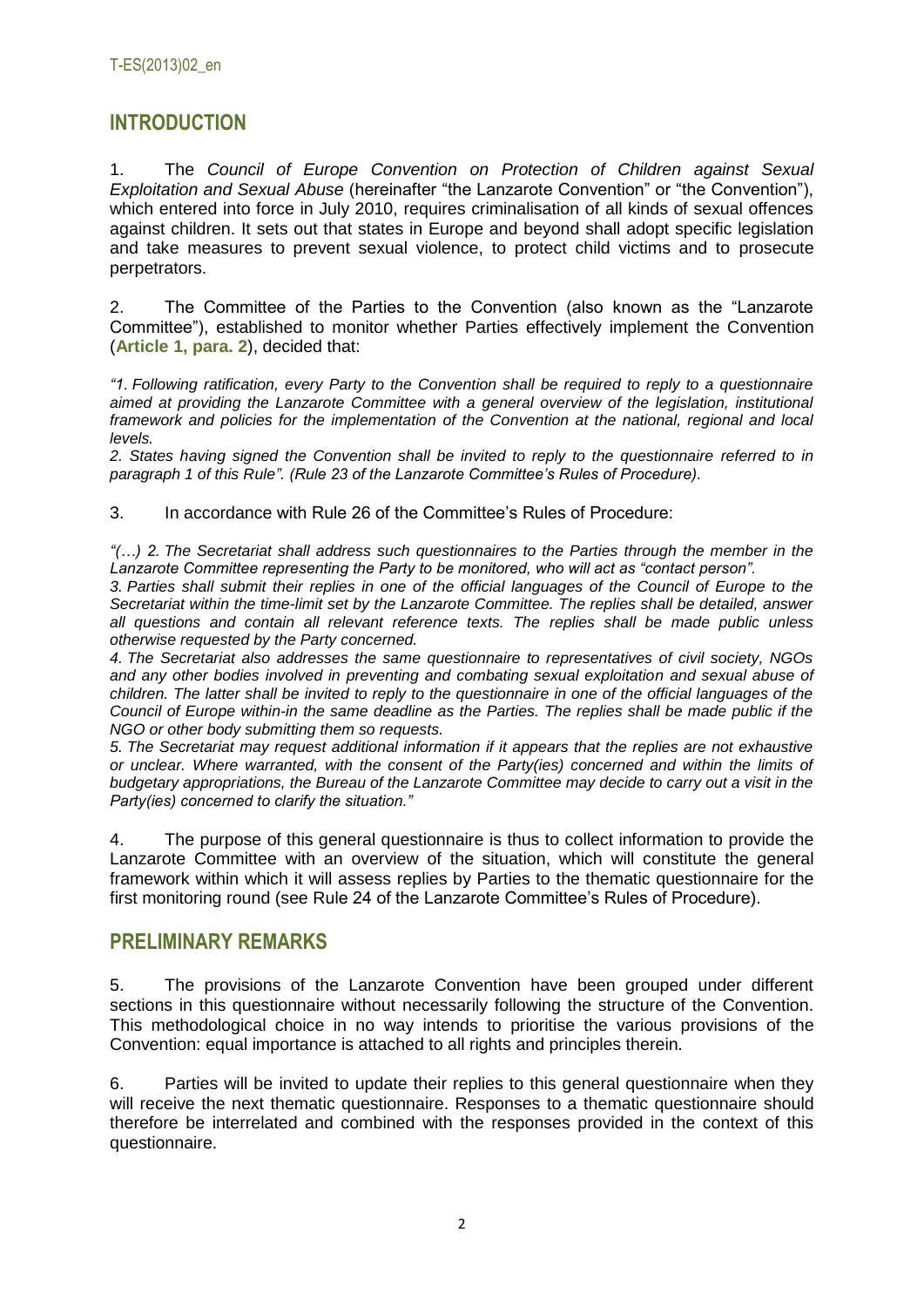- 7. Parties are kindly requested to:
- specify which state body/agency was responsible for collecting the replies to this questionnaire and which state bodies/agencies (and, where relevant, NGOs) contributed to responding to this questionnaire;
- answer the questions with regard to central, regional and local levels to the extent possible. Federal states may, in respect of their sovereign entities, answer the questions in a summarised way;
- answer the questions from a gender equality perspective, i.e. specifying, where relevant, whether and how measures for victims and/or offenders take into account gender-specific requirements;
- refer to document T-ES(2013)07, available at [www.coe.int/lanzarote,](http://www.coe.int/lanzarote) for a nonexhaustive summary of the relevant children's rights case law of the European Court of Human Rights and the European Committee of Social Rights;
- bear in mind that when replying to questions related to "internal law" reference should also be made to the relevant case law;
- provide, whenever questions/answers refer to it, the relevant text (or a summary) of legislation or other regulations in English or French;
- if some of the questions below correspond to questions put to Parties by other bodies of the Council of Europe or other organisations (whether or not these are governmental bodies), Parties may refer to their initials answers (by providing a link to the relevant replies or by copying their answers) and update the information where necessary.

## **GENERAL FRAMEWORK**

## **Question 1: Definition of "child"**

- a. Does the notion of "child" under your internal law correspond to that set out in **Article 3, letter (a)**, i.e. "any person under the age of 18 years"?
- b. What legislative or other measures have been taken to ensure that when the age of a victim is uncertain and there are reasons to believe that the victim is a child, the protection and assistance provided for children are accorded to him or her in accordance with **Article 11, para. 2**?
- c. Please state whether the age for legal sexual activities is below 18 years of age and if so, please specify the age set out in internal law.

#### **Question 2: Non-discrimination**

Is discrimination, on grounds such as the ones mentioned in the indicative list in **Article 2**, prohibited in the implementation of the Convention, in particular in the enjoyment of the rights guaranteed by it? If so, please specify. If not, please justify.

## **Question 3: Overview of the implementation**

Please indicate (without entering into details):

- a. the main legislative or other measures to ensure that children are protected against sexual exploitation and sexual abuse in accordance with the Convention;
- b. whether your country has adopted a national strategy and/or Action Plan to combat sexual exploitation and sexual abuse of children. If so, please specify the main fields of action and the body/bodies responsible for its/their implementation;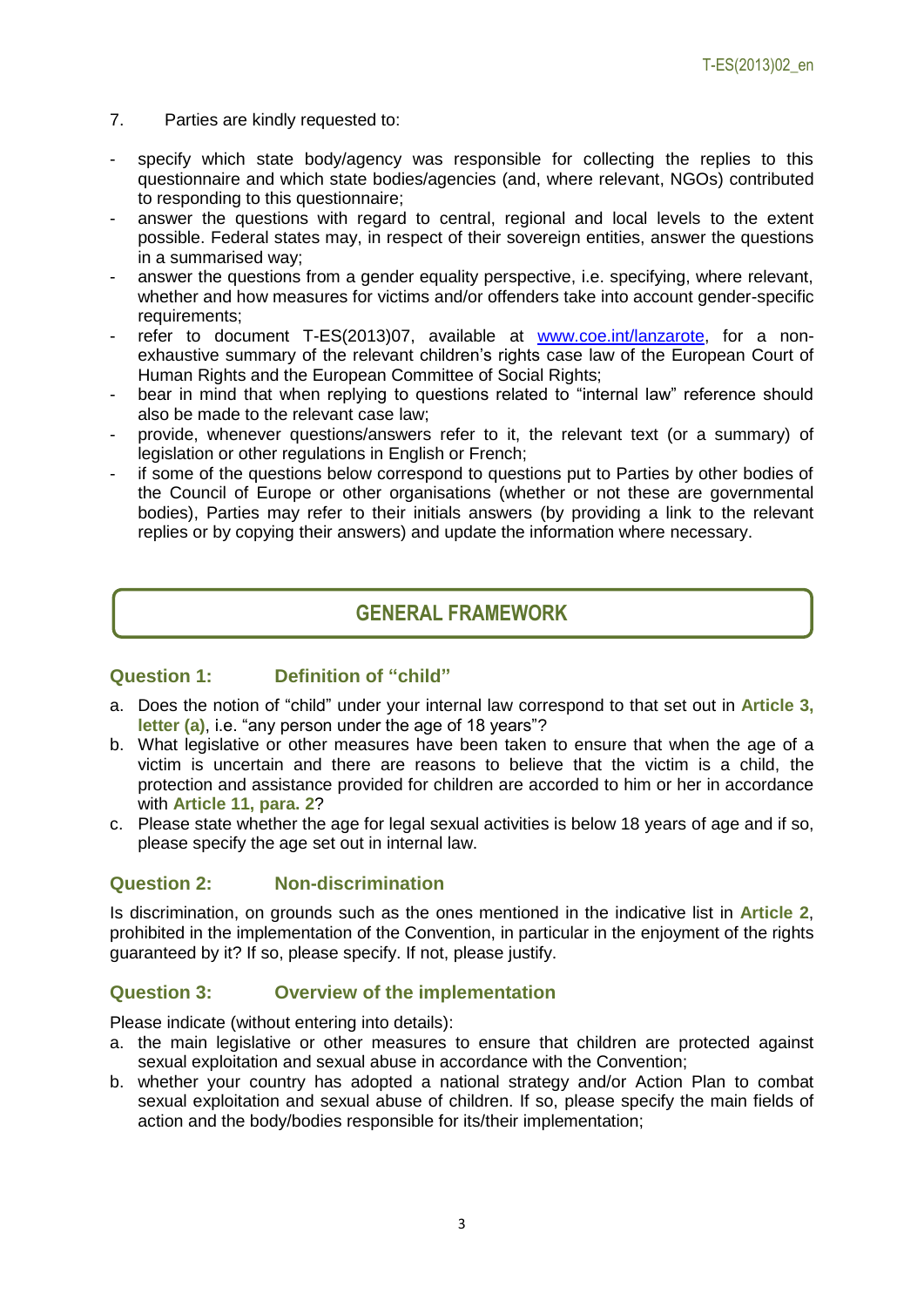c. whether your country has any guidelines to ensure a child-friendly implementation of the laws, measures and strategies referred to in letters (a) and (b) above. If so, please specify. With regard to judicial proceedings, please specify whether the Council of Europe Guidelines on Child-friendly Justice were taken as inspiration for your guidelines.

## **Question 4: Child participation**

- a. Please indicate what steps have been taken to encourage the participation of children, according to their evolving capacity, in the development and the implementation of state policies, programmes or other initiatives concerning the fight against sexual exploitation and sexual abuse of children (**Article 9, para. 1**);
- b. In particular, please indicate whether, and if so, how child victim's views, needs and concerns have been taken into account in determining the legislative or other measures to assist victims (**Article 14, para. 1**).

## **Question 5: Specialised bodies/mechanisms**

- a. Please indicate the independent institution(s) (national or local) in charge of promoting and protecting the rights of the child. Please specify its/their responsibilities and indicate how resources are secured for it/them (**Article 10, para. 2, letter (a)**);
- b. Which legislative or other measures have been taken to set up or designate mechanisms for data collection or focal points, at the national or local levels and in collaboration with civil society, for the purpose of observing and evaluating the phenomenon of sexual exploitation and sexual abuse of children, with due respect for the requirements of personal data protection? (**Article 10, para. 2, letter (b)**)*;*
- c. Which legislative or other measures have been taken to organise the collection and storage of data relating to the identity and to the genetic profile (DNA) of persons convicted of the offences established in accordance with this Convention? What is the national authority in charge of the collection and storage of such data? (**Article 37, para. 1**).

## **Question 6: National or local coordination, cooperation and partnerships**

- a. Please describe how coordination on a national or local level is ensured between the different agencies in charge of the protection from, the prevention of and the fight against sexual exploitation and sexual abuse of children. In particular, please provide information on existing or planned coordination between the education sector, the health sector, the social services and the law enforcement and judicial authorities (**Article 10, para. 1**);
- b. Is cooperation with a view to better preventing and combating sexual exploitation and sexual abuse of children encouraged between the competent state authorities, civil societies and the private sector (**Article 10, para. 3**)? If so, please specify how;
- c. Are partnerships or other forms of cooperation between the competent authorities promoted with particular regard to the recipients of intervention programmes and measures for persons subject to criminal proceedings or convicted of any of the offences established in accordance with the Lanzarote Convention (**Article 15, para. 2 and Article 16**)?

## **Question 7: International cooperation**

Has your country integrated prevention and the fight against sexual exploitation and sexual abuse of children in assistance programmes for development provided for the benefit of third states (**Article 38, para. 4**)? Please give examples.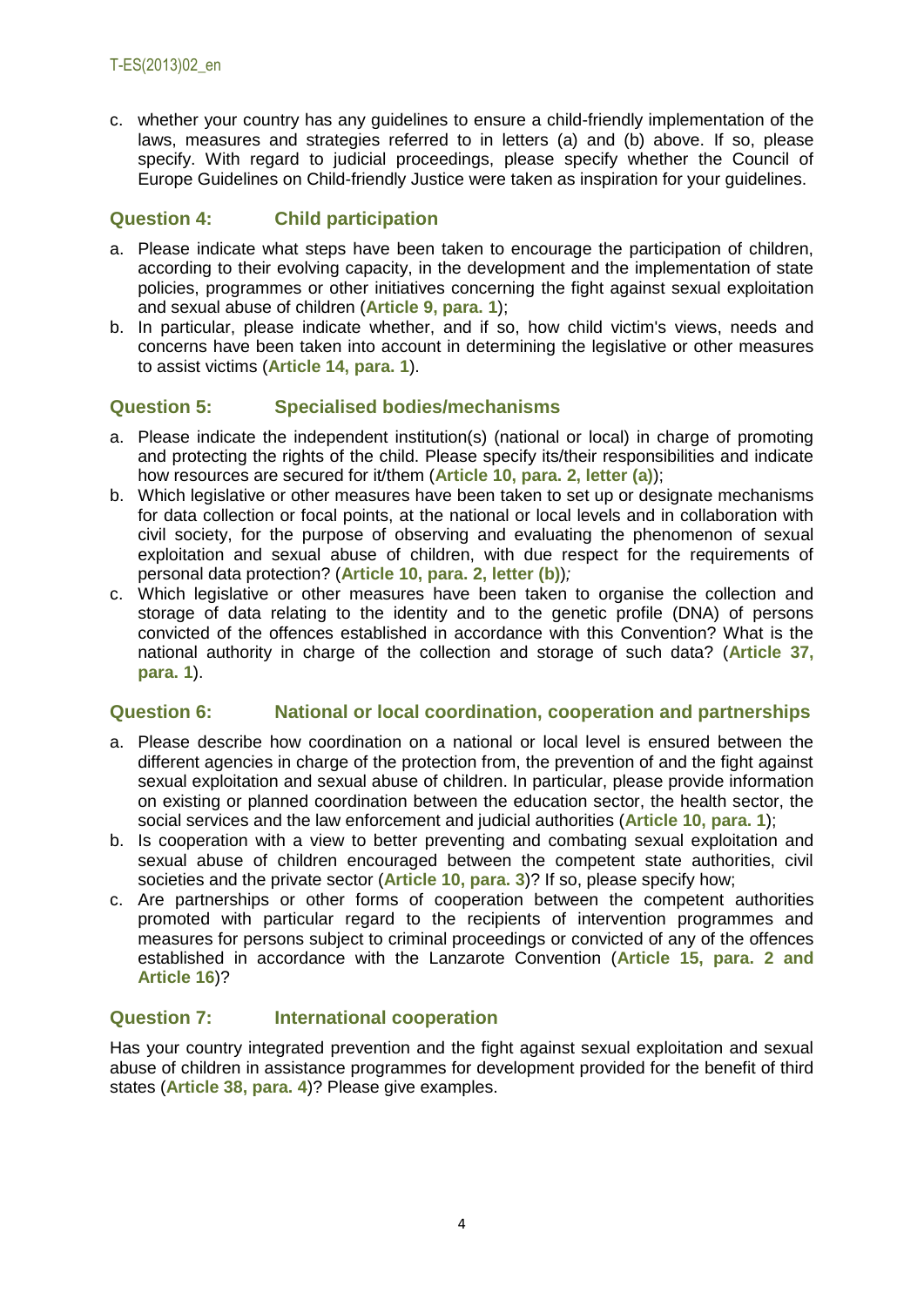# **PREVENTION OF SEXUAL EXPLOITATION AND SEXUAL ABUSE**

#### **Question 8: Education, awareness raising and training**

- a. Which legislative or other measures have been taken to:
	- ensure that children, during primary and secondary education receive information on the risks of sexual exploitation and sexual abuse, as well as on the means to protect themselves, adapted to their evolving capacities? (**Article 6, Explanatory Report, paras. 59-62**). Please also specify whether this information includes the risks of the use of new information and communication technologies (**Article 6, Explanatory Report, para. 63**);
	- encourage awareness of the protection and rights of children among persons who have regular contacts with children in the education, health, social protection, judicial and law-enforcement sectors and in areas relating to sport, culture and leisure activities? (**Article 5, para. 1**);
	- ensure that persons, referred to while replying to the bullet point above, have an adequate knowledge of sexual exploitation and sexual abuse of children, of the means to identify them and of the possibility of reporting suspicions of a child being the victim of such acts? (**Article 5, para. 2)**.
- b. Which policies or strategies have been implemented to promote or conduct awarenessraising campaigns targeted at the general public where the focus is directed especially towards the risks and realities of sexual exploitation and sexual abuse of children? Please describe the material used for the campaign/programme and its dissemination. If possible, please provide an assessment of the impact of the campaign/programme. If there are currently plans for launching a (new) campaign or programme, please provide details (**Article 8, para. 1**);
- c. Which legislative or other measures have been taken to prevent or prohibit the dissemination of materials advertising the offences established in accordance with this Convention? If so, please provide details (**Article 8, para. 2, Explanatory Report, para. 66**).

## **Question 9: Recruitment and screening**

- a. Which legislative or other measures have been taken to ensure that the conditions for accessing those professions whose exercise implies regular contact with children, ensure that the candidates to these professions have not been convicted of acts of sexual exploitation or sexual abuse of children? (**Article 5, para. 3**). Please specify to which professions such measures apply. Please also indicate for how long the criminal record of a person who was convicted for such crimes is kept in your country;
- b. Does the screening of candidates apply to voluntary activities (**Explanatory Report, para. 57**)?

#### **Question 10: Preventive intervention programmes or measures**

- a. Which legislative or other measures have been taken to ensure that persons who fear that they may commit any of the offences established in accordance with the Convention, have access to effective intervention programmes or measures designed to evaluate and prevent the risk of offences being committed? Please specify under which conditions, if required (**Article 7, Explanatory Report, para. 64**);
- b. Which legislative or other measures have been taken to ensure that persons subject to criminal proceedings or convicted for any of the offences established in accordance with the Convention, may have access to effective intervention programmes or measures? Please specify under which conditions, if required (**Articles 15 to 17**). Please indicate in particular: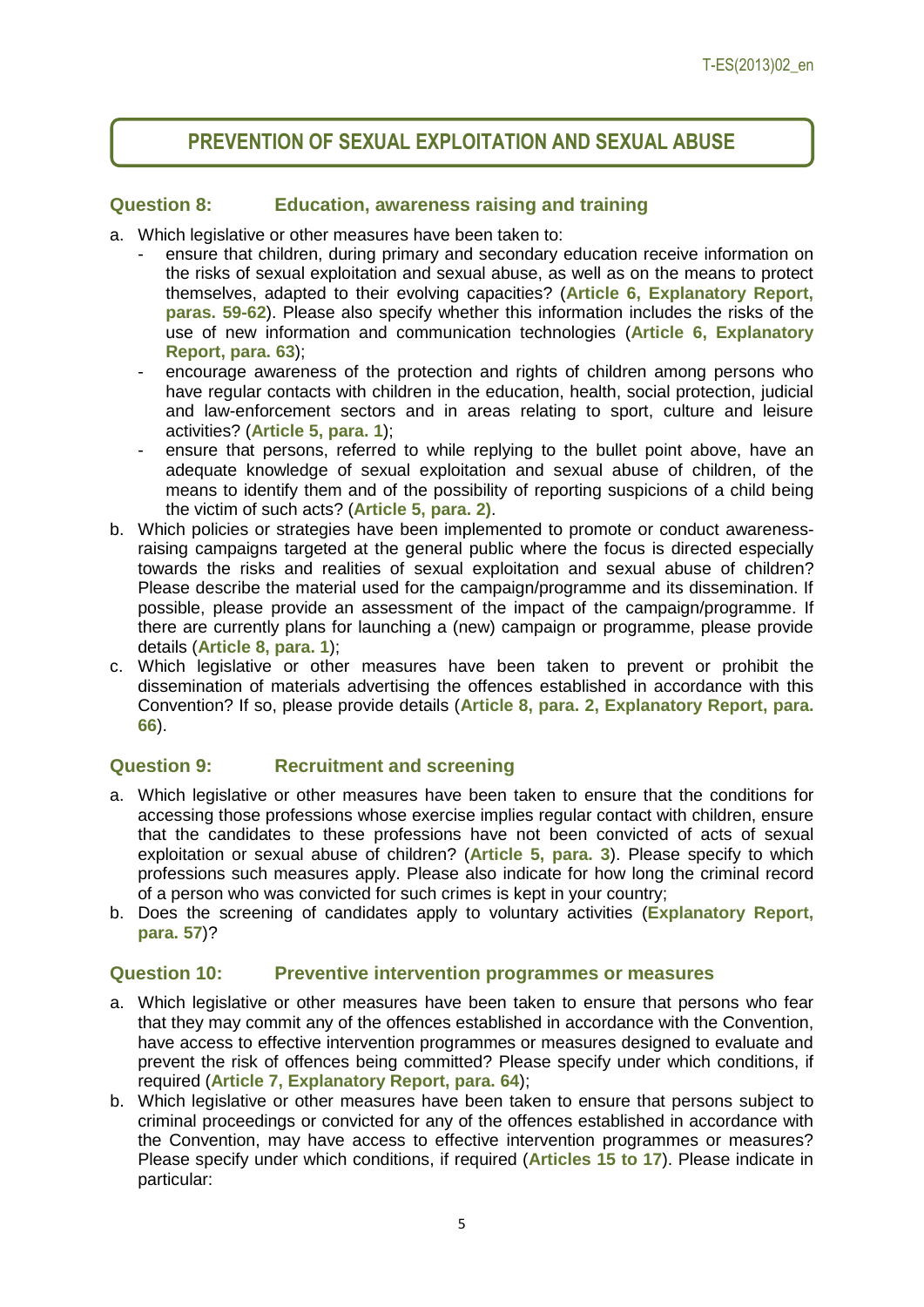- who has access to these programmes and measures (convicts, persons subject to criminal proceedings, recidivists, young offenders, persons who have not committed a crime yet?);
- how the appropriate programme or measure is determined for each person;
- whether there are specific programmes for young offenders;
- whether persons have a right to refuse the proposed programme/measures?

#### **Question 11: Participation of the private sector, the media and civil society**

What steps have been taken to encourage:

- a. the private sector (in particular the information and communication technology sector, the tourism and travel industry, the banking and finance sectors) to participate in the elaboration and implementation of policies, programmes or other initiatives to prevent sexual exploitation and sexual abuse of children? Please indicate which private sectors are concerned and explain how participation takes place. Please also provide information concerning any relevant code of conduct or enterprise charter aimed at protecting children from sexual exploitation and sexual abuse (**Article 9, para. 2, Explanatory Report, paras. 68-73**);
- b. the media to provide appropriate information concerning all aspects of sexual exploitation and sexual abuse of children (**Article 9, para. 3, Explanatory Report, para. 74**);
- c. the financing, including, where appropriate by the creation of funds, of the projects and programmes carried out by civil society aimed at preventing and protecting children from sexual exploitation and sexual abuse (**Article 9, para. 4, Explanatory Report, para. 75**). May the proceeds of crime be used to finance the above mentioned projects and programmes? Please provide details (**Article 27, para. 5, Explanatory Report, para. 193**).

#### **Question 12: Effectiveness of preventive measures and programmes**

- a. Please specify whether an assessment of the effectiveness and impact of the preventive measures and programmes described in replies to questions 4, 10 and 11 is regularly carried out;
- b. Please provide examples of the good practices in preventing sexual exploitation and sexual abuse of children.

# **PROTECTION AND PROMOTION OF THE RIGHTS OF CHILDREN VICTIMS OF SEXUAL EXPLOITATION AND SEXUAL ABUSE**

#### **Question 13: Reporting suspicion of sexual exploitation or sexual abuse**

- a. Are professionals working in contact with children bound by confidentiality rules? Do these rules constitute an obstacle for reporting to the services responsible for child protection any situation where they have reasonable ground for believing that a child is a victim of sexual exploitation or sexual abuse? Please indicate the criteria or guidelines which allow for the waiving of confidentiality rules (**Article 12, para. 1, Explanatory report, para. 89**);
- b. Are there any rules encouraging any person who knows about or suspects, in good faith, sexual exploitation and sexual abuse of children to report the facts to the competent authorities? If so, please specify under which conditions and to which authorities (**Article 12, para. 2, Explanatory Report, para. 91**). Please provide examples of good practice.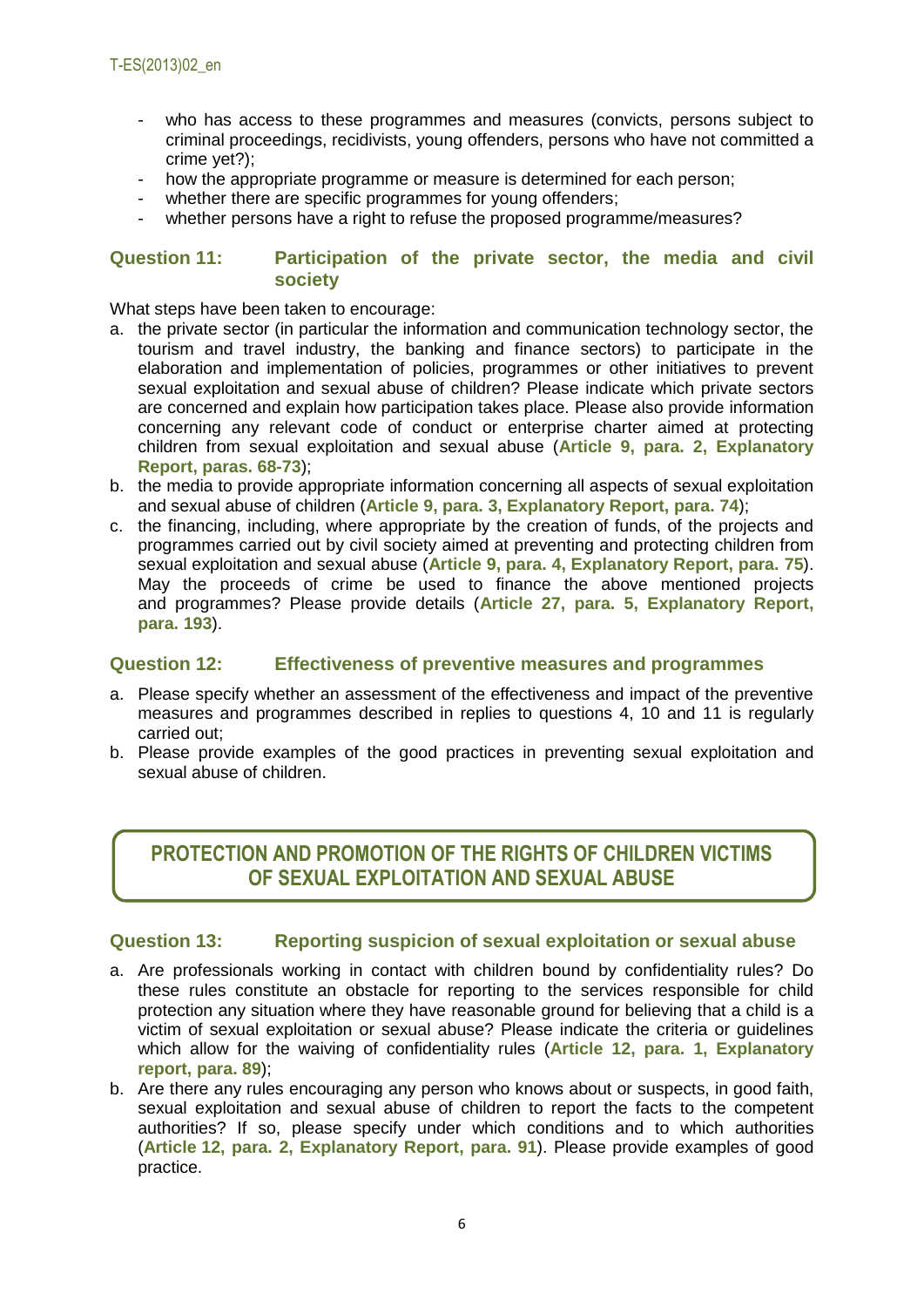## **Question 14: Helplines**

Which legislative or other measures have been taken to encourage and support the setting up of information services, such as telephone orIinternet helplines, to provide advice to callers, even confidentially or with due regard for their anonymity? (**Article 13, Explanatory Report, para. 92**).

#### **Question 15: Assistance to victims**

- a. Please indicate which types of assistance described in **Article 14** are provided to victims of sexual exploitation and sexual abuse of children. (**Explanatory Report paras. 93-100**) Please specify:
	- how the assistance is adapted to the victims' age and maturity;
	- how due account is taken of the child's views, needs and concerns;
	- if the assistance (in particular emergency psychological care) is also provided to the victims' close relatives and persons responsible for their care.
- b. Please specify if and to what extent internal law provides for the possibility of removing (**Article 14, para. 3, Explanatory Report, para. 99**):
	- the alleged perpetrator, when the parent or persons caring for the child are involved in his or her sexual exploitation or sexual abuse;
	- the victim from his or her family environment when parents or persons caring for the child are involved in his or her sexual exploitation or sexual abuse.
- c. If internal law does provide for this:
	- are the conditions and duration of such removal to be determined in accordance with the best interests of the child?
	- are social programmes and multidisciplinary structures in place to provide the necessary support for victims, their close relatives and for any person responsible for their care? (**Article 11, Explanatory Report, paras. 87-88**).
- d. Which legislative or other measures have been taken to ensure that victims of an offence established in accordance with the Convention in the territory of a Party other than the one where they reside may make a complaint before the competent authorities of their state of residence? (**Article 38, para. 2, Explanatory Report, paras. 258-259**).

# **PROSECUTION OF PERPETRATORS OF SEXUAL EXPLOITATION AND SEXUAL ABUSE OF CHILDREN**

#### **Question 16: Criminal law offences**

- a. Please indicate whether the intentional conducts in the box below are considered criminal offences in internal law;
- b. Wherever the intentional conduct which is criminalised differs from the Lanzarote Convention benchmark, please justify;
- c. Please highlight whether there are any other offences not included in the box below incriminating sexual exploitation and sexual abuse of children in your country? Please provide their definitions and specify in which act these are included;
- d. Please also specify whether the age of a child plays a role in determining the gravity of the offence.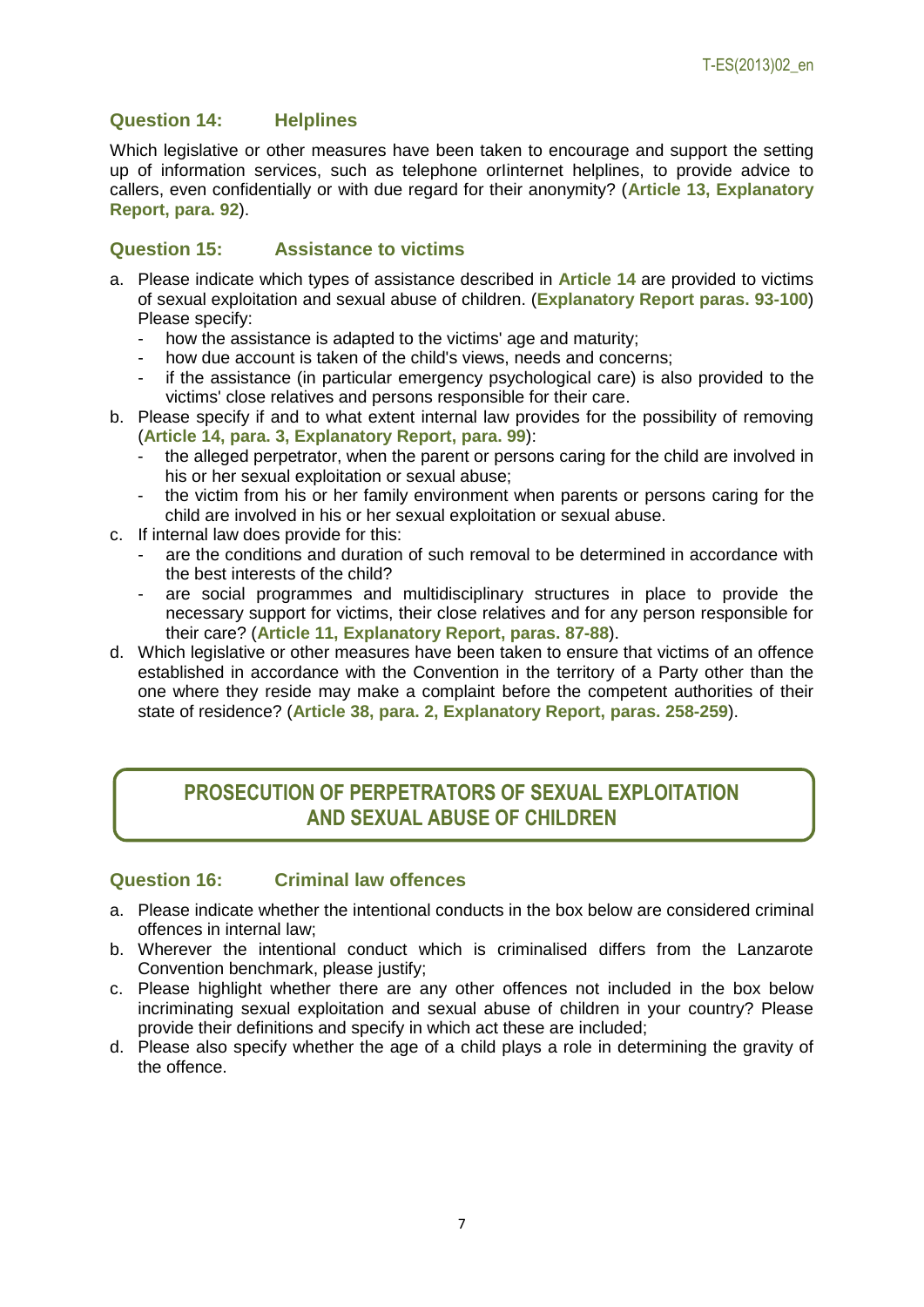#### **Sexual Abuse (***Article 18***)**

1. Engaging in sexual activities with a child who, according to the relevant provisions of national law, has not reached the legal age for sexual activities;

- 2. Engaging in sexual activities with a child where
- use is made of coercion, force or threats;

abuse is made of a recognised position of trust, authority or influence over the child, including within the family;

- abuse is made of a particularly vulnerable situation of the child, notably because of a mental or physical disability or a situation of dependence.

#### **Child Prostitution (***Article 19***)**

- 1. Recruiting a child into prostitution or causing a child to participate in prostitution;
- 2. Coercing a child into prostitution or profiting from or otherwise exploiting a child for such purposes;
- 3. Having recourse to child prostitution.

#### **Child Pornography (***Article 20***)**

- 1. Producing child pornography;
- 2. Offering or making available child pornography;
- 3. Distributing or transmitting child pornography;
- 4. Procuring child pornography for oneself or for another person;
- 5. Possessing child pornography;
- 6. Knowingly obtaining access, through information and communication technologies, to child pornography.

#### **Participation of a Child in Pornographic Performances (***Article 21***)**

1. Recruiting a child into participating in pornographic performances or causing a child to participate in such performances

2. Coercing a child into participating in pornographic performances or profiting from or otherwise exploiting a child for such purposes

3. Knowingly attending pornographic performances involving the participation of children.

#### **Corruption of Children (***Article 22***)**

The intentional causing, for sexual purposes, of a child who has not reached the internal legal age for sexual activities, to witness sexual abuse or sexual activities, even without having to participate.

#### **Solicitation of Children for Sexual Purposes ("grooming") (***Article 23***)**

The intentional proposal, through information and communication technologies, of an adult to meet a child who has not reached the age for sexual activities as established by internal law, for the purpose of committing sexual abuse or producing child pornography, where this proposal has been followed by material acts leading to such a meeting.

#### **Aiding or abetting and attempt (***Article 24***)**

- 1. Intentionally aiding or abetting the commission of any of the above offences.
- 2. The attempt to commit any of the above offences.

## **Question 17: Corporate liability**

Does your system provide that a legal person may be held liable for an offence established in accordance with **Article 26**? Please specify under which conditions.

#### **Question 18: Sanctions and measures**

- a. Please indicate which sanctions internal law provides for the criminal offences established in accordance with the Convention with regard to both natural and legal persons. Please specify whether the sanctions are criminal, civil and/or administrative sanctions (**Article 27, Explanatory Report, paras. 182-193**);
- b. Which legislative or other measures have been taken to provide for the possibility of taking into account final sentences passed by another Party in relation to the offences established in accordance with the Convention? Please provide details and describe any good practice resulting from the taking of these measures (**Article 29, Explanatory Report, paras. 203-208**).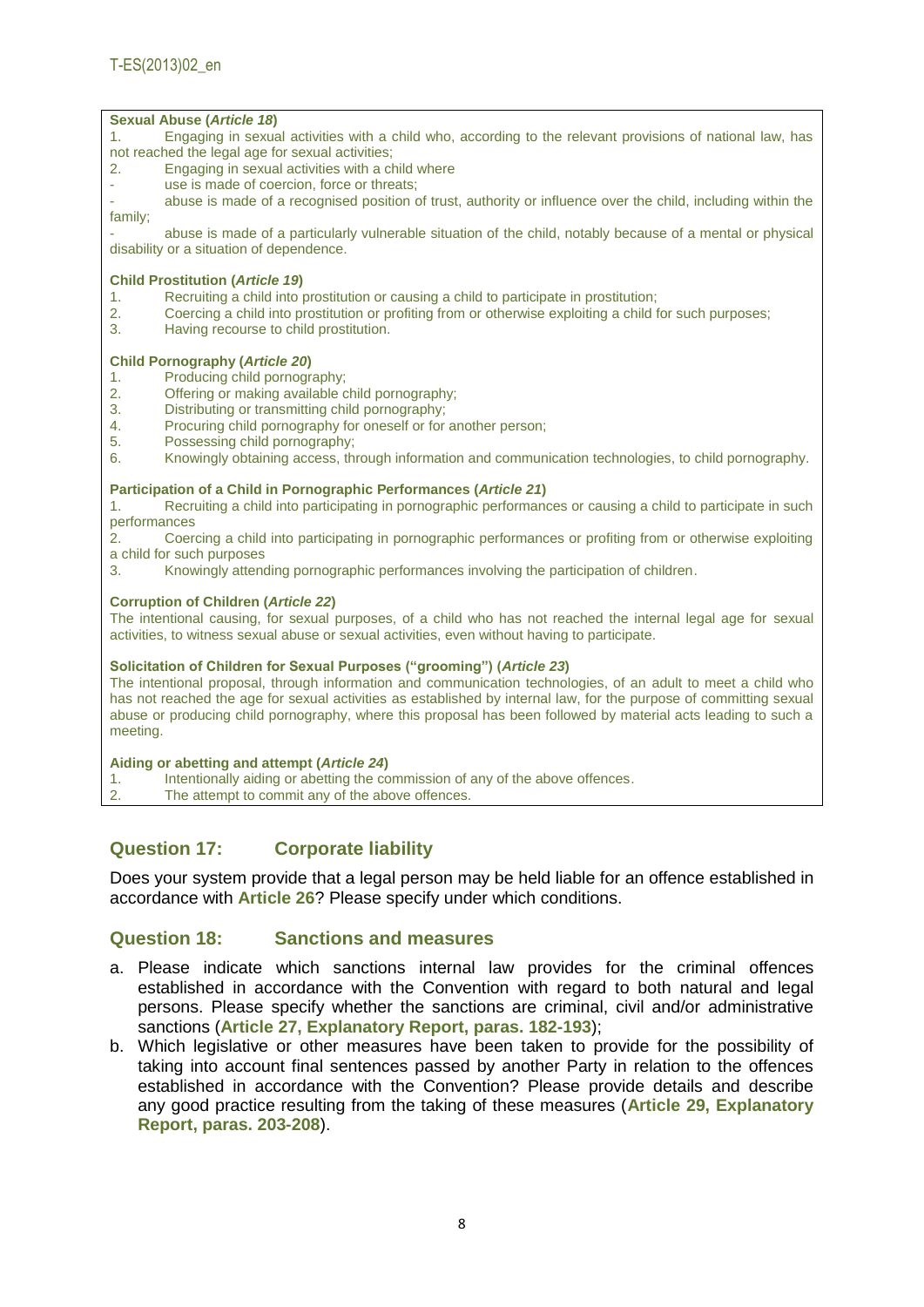#### **Question 19: Jurisdiction**

With regard to the offences referred to in question 16, please indicate which jurisdiction rules apply. Please specify under which conditions, if required (**Article 25, Explanatory Report, paras. 165-176**).

#### **Question 20: Aggravating Circumstances**

Please indicate which of the circumstances referred to in **Article 28**, in so far as they do not already form part of the constituent elements of the offence, may, in conformity with the relevant provisions of internal law, be taken into consideration in your legal system as aggravating circumstances in the determination of the sanctions in relation to the offences established in accordance with this Convention (**Explanatory Report, paras. 194-202**).

#### **Question 21: Measures of protection for the child victim**

- a. Please describe the measures taken to inform child victims of their rights, the services at their disposal, the follow-up given to their complaint, the charges, the general progress of the investigation or proceedings, and their role as well as the outcome of their cases (**Article 31, para. 1, letter (a) and para. 2**). Please also indicate what is done to provide all relevant information in a manner adapted to the child's age and maturity and in a language that he/she may understand;
- b. Please also indicate which measures have been taken to enable the child victim to be heard, to supply evidence and to choose the means of having his/her views, needs and concerns presented, directly or through an intermediary, and considered (**Article 31, para. 1, letter (c)**);
- c. What kind of support services are provided to child victims and their families so that their rights and interests are duly presented and taken into account? (**Article 31, para. 1, letter (d)**);
- d. Please describe the measures taken to protect the privacy, the identity and the image of child victims (**Article 31, para. 1, letter (e)**);
- e. Please describe the measures taken to provide the safety of the child victims and witnesses and their families from intimidation, retaliation and repeat victimisation (**Article 31, para. 1, letter (f)**);
- f. Please specify whether the victim and his/her family are informed when the person prosecuted or convicted is released temporarily or definitely from detention or custody. Please indicate who delivers this information and how (**Article 31, para. 1, letter (b)**);
- g. Please also indicate what measures have been taken to ensure that contact between victims and perpetrators, within court and law enforcement agency premises, is avoided. Please specify under which conditions the competent authorities may authorise such contact in the best interests of the child or when the investigations or proceedings require such contact (**Article 31, para. 1, letter (g)**);
- h. Please specify under which conditions child victims of the offences established according to the Convention have access to legal aid provided free of charge (**Article 31, para. 3**).

#### **Question 22: Investigations and criminal measures to protect the child victim**

- a. What protective approach towards victims has been adopted to ensure that the investigations and criminal proceedings do not aggravate the trauma experienced by the child and that the criminal justice response is followed by assistance, where appropriate? (**Article 30, para. 2, Explanatory Report, paras. 211-215**);
- b. Which legislative or other measures have been taken to ensure that investigations or prosecutions of offences established in accordance with the Convention shall not be dependent upon the report or accusation made by a victim and that the proceedings may continue even if the victim has withdrawn his or her statement? (**Article 32, Explanatory Report, para. 230**);